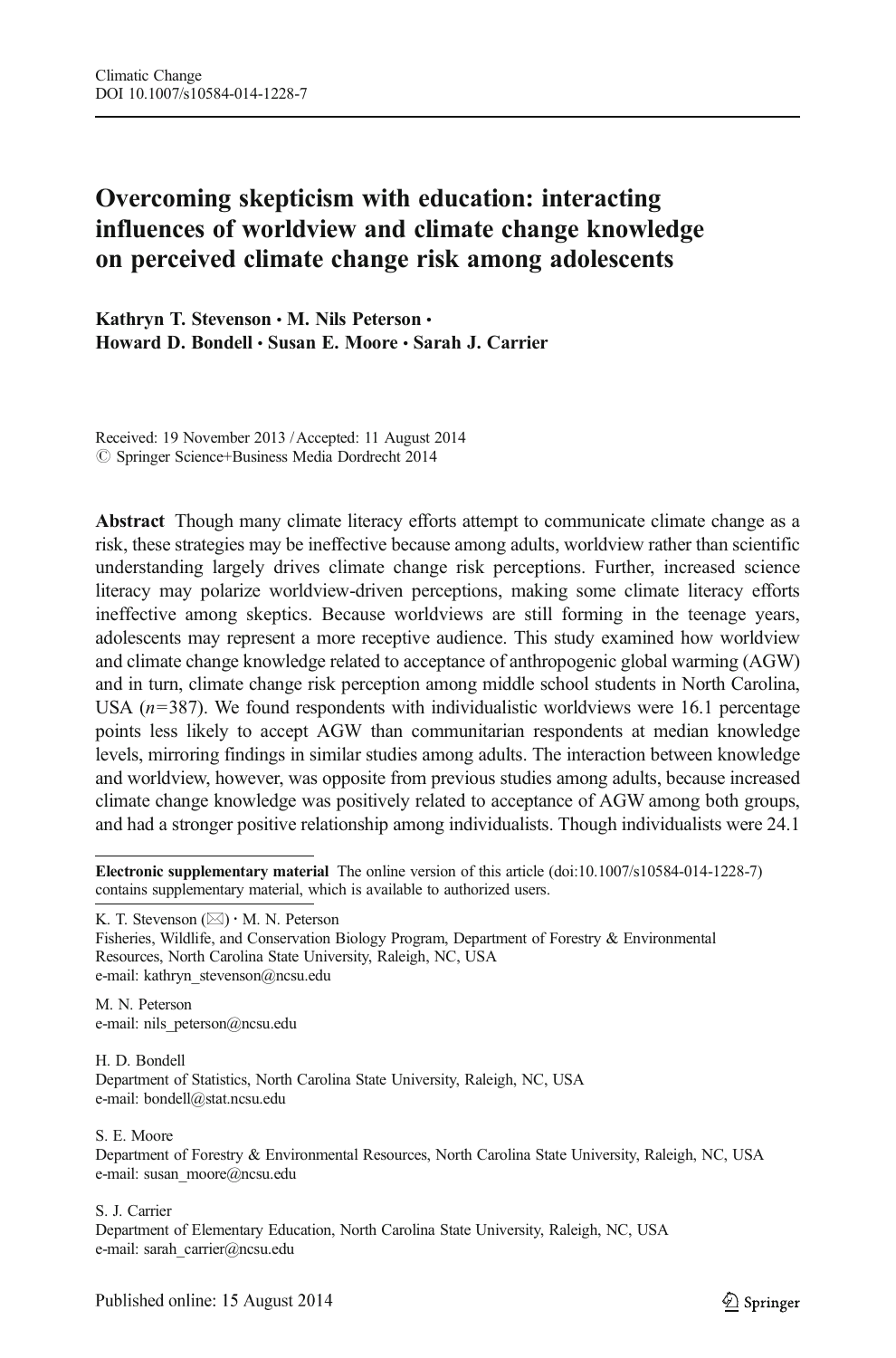percentage points less likely to accept AGW than communitarians at low levels (bottom decile) of climate change knowledge, there was no statistical difference in acceptance levels between individualists and communitarians at high levels of knowledge (top decile). Non-White and females also demonstrated higher levels of AGW acceptance and climate change risk perception, respectively. Thus, education efforts specific to climate change may counteract divisions based on worldviews among adolescents.

## 1 Introduction

The potential impacts of global climate change include serious ecological, economic, social, and health consequences, yet concern over the issue may be on the decline in the United States (Smith and Leiserowitz [2012\)](#page-11-0). This waning concern is particularly troubling because citizens will be more likely to act to address climate change if they believe it poses a risk. Research suggests this relationship applies to both collective (e.g., support for emissions regulations) and individual (e.g., driving less) actions (Alhakami and Slovic [1994;](#page-9-0) O'Connor et al. [1999](#page-11-0)).

A growing body of literature suggests that this apparent apathy within the U.S. is largely a product of low climate literacy and successful media campaigns designed to foster skepticism (Jacques et al. [2008](#page-10-0); McCright and Dunlap [2011\)](#page-10-0). Climate science includes complicated topics (e.g. the interaction between micro, regional, and global climates) which are associated with largely unfamiliar terms (e.g. solar vs. terrestrial radiation), making achieving climate literacy challenging. Further, many people hold misconceptions about climate change, such as attributing global warming to holes in the ozone layer or confusing weather and climate, that lead to misguided conclusions about the risk of climate change (Leiserowitz [2012](#page-10-0)). For instance, some point to an unusually cold winter as evidence that global warming is not happening (Egan and Mullin [2012](#page-10-0)). These misconceptions are strengthened by concentrated media campaigns that spread scientific-sounding but erroneous information in an effort to shroud climate change in doubt and controversy (Mccright and Dunlap [2003](#page-10-0); UCS [2007\)](#page-11-0). As a counter to these efforts, some suggest that climate scientists should concentrate efforts on distributing sound science in forums with considerable public reach (e.g. popular websites and social media) (Hamilton [2011;](#page-10-0) Wibeck [2013](#page-11-0)).

Though the need for climate literacy seems obvious, other studies suggest that increased climate literacy will have little impact on risk perception among adults because political ideology and worldviews have a larger influence over climate change risk perceptions than climate change knowledge. A clear partisan divide was identified among adults with Democrats significantly more likely than Republicans to acknowledge anthropogenic global climate change (Mayer et al. [2013](#page-10-0)). Hamilton ([2011\)](#page-10-0) found that education level was both positively and negatively related to climate change concern depending on political affiliation. He attributed this trend to the increasing availability of websites and cable news shows that allow educated people to readily find ideologically compatible information for their views (Hamilton [2011\)](#page-10-0). Similarly, cultural cognition theory posits that individuals seek and integrate information that is congruent with their worldviews (Kahan [2012\)](#page-10-0). Worldviews are general ways of seeing the world and distinct from political ideology, although they are correlated with it (Dunlap et al. [2000\)](#page-10-0). Kahan ([2012](#page-10-0)) posits worldviews can be measured using two scales – one ranging from hierarchy to egalitarianism and another ranging from individualism to communitarianism. People who have egalitarian communitarian worldviews generally perceive climate change as higher risk while those who are hierarchical individualists perceive it as lower risk. Individualists purportedly downplay environmental risks because they want to avoid restrictions on individual choices including those associated with commerce, whereas hierarchists deemphasize risk because it would cast blame on social elites (Kahan [2012](#page-10-0)).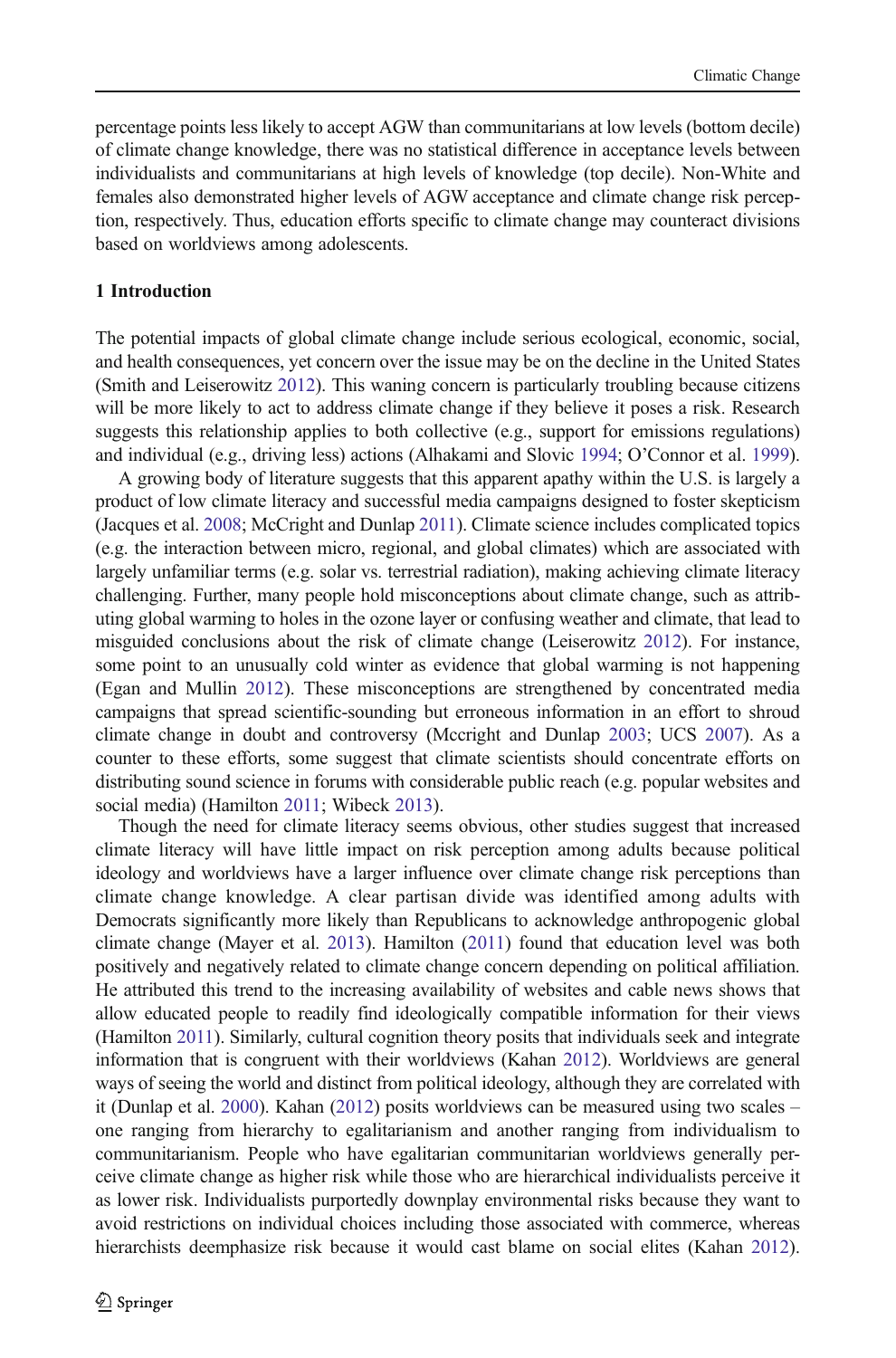Individuals scoring high on both scales incorporate both influences, and they tend to interpret new information on climate change in ways that support their existing beliefs (Kahan [2012](#page-10-0)). A recent study among adults suggests that increased science literacy polarizes people's perceptions of climate change with hierarchical individualists becoming more skeptical and egalitarian communitarians becoming more alarmed as scientific literacy increases (Kahan et al. [2012](#page-10-0)). These findings imply that climate literacy efforts may be ineffective among even the most scientifically literate hierarchical individualists, because they seek out ideologically compatible information and interpret new information in ways that support their pre-existing views.

Although science literacy appears to polarize and reinforce ideologically based perceptions of climate change among adults, the same relationship may not exist in the context of K-12 climate education. Worldviews are still forming during childhood and adolescence (Vollerberg et al. [2001\)](#page-11-0), and may not dictate climate change risk perception among adolescents in the same way as among adults. Similarly, climate-specific literacy may not have the same polarizing effect as science literacy in general (Tobler et al. [2012\)](#page-11-0). Given the interacting effects associated with science literacy (Kahan et al. [2012](#page-10-0)) or self-reported climate change understanding (Hamilton [2011\)](#page-10-0) with worldviews among adults, research is needed to investigate the potential implications among adolescents, especially as many current climate literacy efforts focus on building knowledge. If climate literacy efforts are met with worldview-driven skepticism among hierarchical individualist adolescents as they are among adults (Kahan et al. [2012](#page-10-0)), climate literacy efforts in K-12 contexts will not work unless they are framed to be compatible with student worldviews. Although some climate educators utilize framing to reach K-12 audiences (Fleischer [2013\)](#page-10-0), such framing efforts would presumably work more effectively if built on an understanding of how worldview and science knowledge interact to form climate risk perception among adolescents.

This study evaluated how worldviews and climate change knowledge affect climate change risk perception among adolescents with a case study of middle school students in coastal North Carolina, USA. We proposed a path model in which both climate change knowledge and worldview predicted acceptance of anthropogenic global warming (AGW), which in turn predicted climate change risk perception. We chose the phrase acceptance of "global warming" over "climate change" in this case for several reasons. Though the latter may facilitate more nuanced scientific understanding, the former has been used in previous studies with adolescents (Leiserowitz et al. [2011](#page-10-0)). Further, climate change was suggested as an alternative framing for AGW by political strategist Frank Luntz precisely because the public can interpret the phrase in multiple ways, many of which do not implicate humans or imply a global warming trend (Luntz [2003\)](#page-10-0). The more narrow, though emotive, understanding of AGW limits this subjectivity problem thereby allowing us to capture potential relationships between worldviews and acceptance. Because higher levels of climate change knowledge have been associated with higher climate change risk perceptions (Tobler et al. [2012](#page-11-0)), we predicted that 1) adolescents with higher levels of climate change knowledge would be more likely to accept AGW. Because worldviews play such a prominent role in shaping climate change risk perception among adults (Kahan et al. [2012](#page-10-0); Smith and Leiserowitz [2012](#page-11-0)), we hypothesized that 2) students who were hierarchical and individualistic would be less likely to accept AGW. Because worldviews are still developing during adolescence (Vollerberg et al. [2001\)](#page-11-0), 3) we did not anticipate finding support for the polarized correlation between scientific knowledge and worldview found among adults (Kahan et al. [2012\)](#page-10-0). In addition to testing these hypotheses, we controlled for student gender and ethnicity, as these have been associated with differing risk perception among adults (Finucane et al. [2000;](#page-10-0) Sjöberg [1999](#page-11-0)).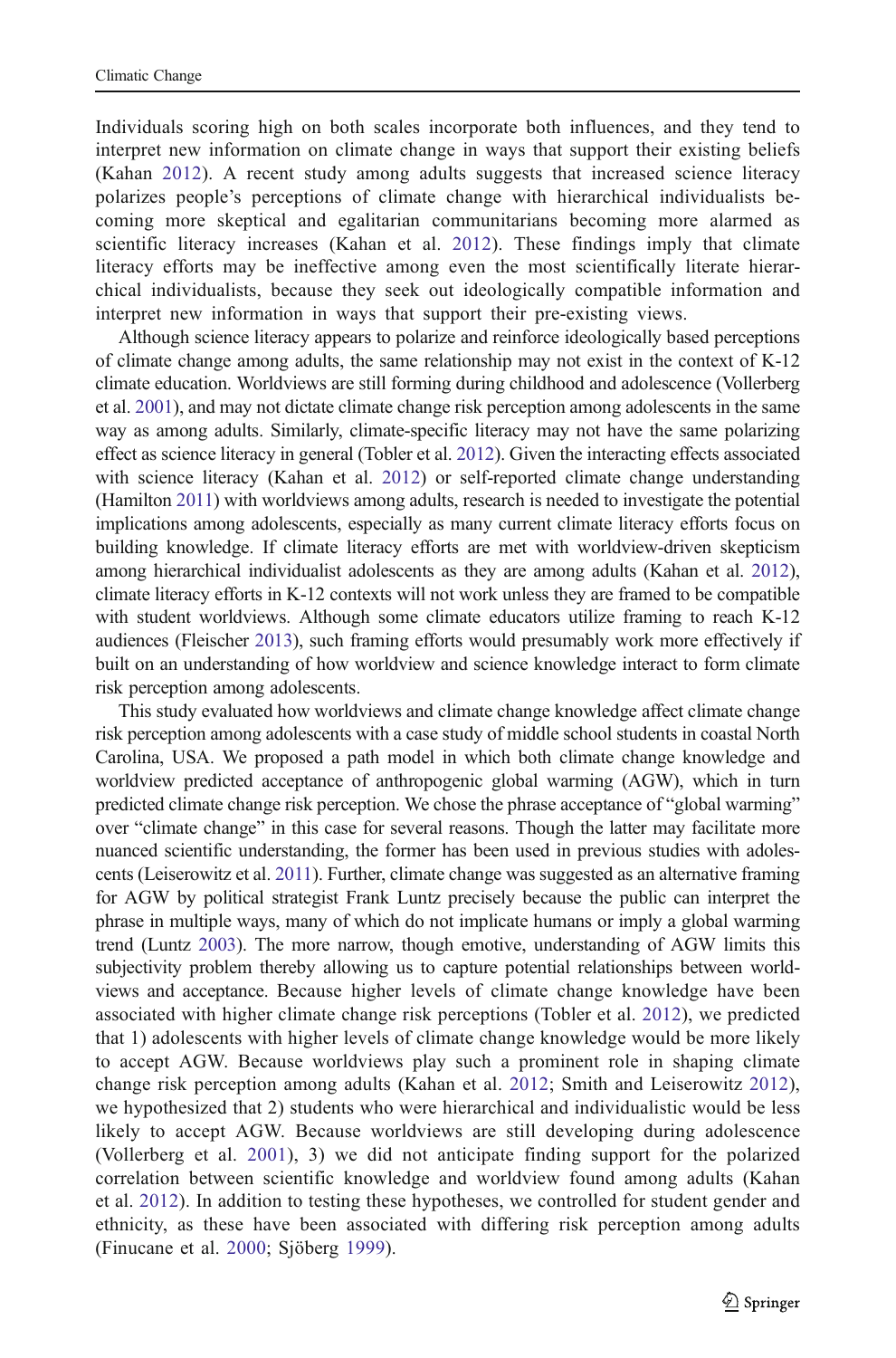## <span id="page-3-0"></span>2 Methods

# 2.1 Theoretical model

Because environmental risk perceptions among adolescents are poorly understood, our model is grounded in environmental behavior theory and integrates current understanding of how adolescents perceive the environment. The Value Belief Norm (VBN) theory of environmentally responsible behavior draws on several behavior theories to form a causal chain of variables: personal values, a set of beliefs about the environment, awareness of consequences, ascription of responsibility, and personal norms for environmental action (Stern [2000\)](#page-11-0). Slimak and Dietz ([2006](#page-11-0)) propose that risk perception can be understood through the VBN framework as awareness of consequences; values help form beliefs which in turn influence risk perception (awareness of consequences). Their model explained 48.4 % of the variance in predicting of global environmental risk perception (global warming, ozone depletion, population growth, and acid rain) among adult populations. Environmental education research employs a similar causal chain but also includes the role of scientific knowledge. Hungerford and Volk's [\(1990\)](#page-10-0) oft-cited model suggests threshold variables including environmental attitudes and environmental knowledge influence ownership variables (e.g., knowledge of consequences) among adolecents. Similarly, environmental literacy frameworks suggest that environmental knowledge and environmental attitudes influence understanding of issues (including inherent risks) (Hollweg et al. [2011](#page-10-0)).

Following Slimak and Dietz's [\(2006\)](#page-11-0) application of the VBN framework to environmental risk perception and integrating current environmental education research, we propose a model for understanding how worldview and knowledge affect climate change risk perception among adolescents (Fig. 1). Though the terms values, worldviews, beliefs, and attitudes are often used interchangeably in the literature (Slimak and Dietz [2006\)](#page-11-0), we see worldviews as they are



Fig. 1 Path diagram model for climate change risk perceptions among adolescents. Path coefficients displayed are standardized. We weighted our sample to reflect the population of coastal North Carolina before analysis  $(n=$ 378). Paths from each demographic variable to each endogenous variable were included in the analysis, but only the statistically significant paths are shown. For ethnicity, 0=White and 1=non-White. For gender, 0=male and  $1$ =female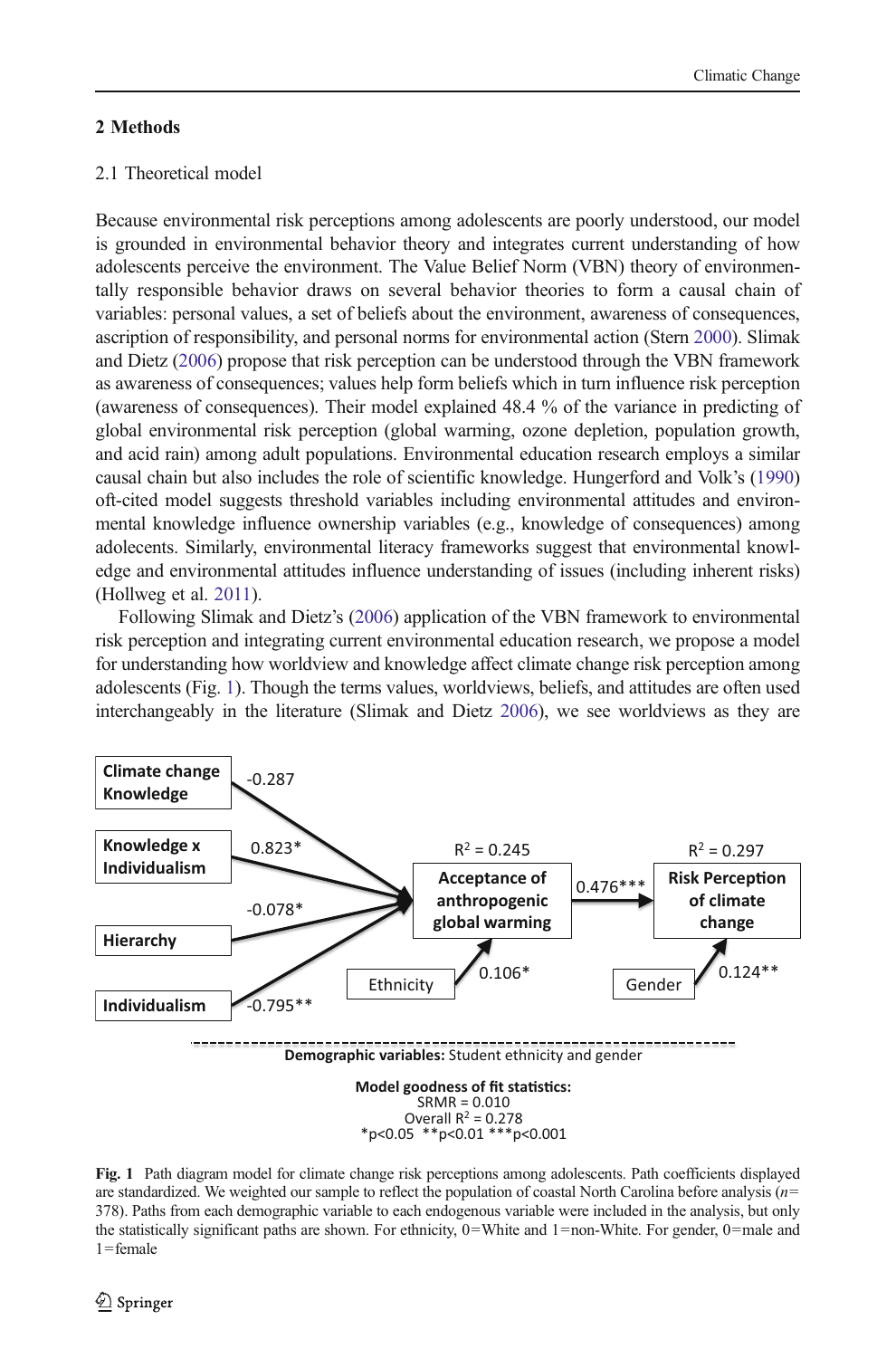discussed in relation to climate change risk perception (Kahan [2012\)](#page-10-0) as fitting into the values category of the VBN framework because they reflect "what is important to me?" (Slimak and Dietz [2006](#page-11-0)). Because scientific understanding is a threshold variable for pro-environmental behavior among children and adolescents (Hungerford and Volk [1990\)](#page-10-0) we place climate change knowledge among the first steps of the causal chain leading to climate change risk perception. As Slimak and Dietz [\(2006\)](#page-11-0) conceptualize "belief" in the VBN context as "what is the general pattern of human influence on the environment?" we saw acceptance of AGW as fitting into this area of the framework. Before we can assess degree of concern over climate change, we must account for whether individuals accept AGW. For these reasons, we saw acceptance of AGW as a precursor to climate change risk perception and propose it mediates the effects of climate change knowledge and worldview (Fig. [1\)](#page-3-0).

# 2.2 Sampling

We chose to focus on middle school students for this study as they represent an intersection of cognitive abilities necessary to understand complex environmental challenges and a prime stage for influencing how students engage as citizens (McBeth et al. [2011\)](#page-10-0). Though we only collected data from students for this study, we sampled in two stages – teachers and students. We compiled a list of all middle school science teachers in the 20 coastal North Carolina counties by visiting each school website, collecting faculty rosters, and calling the schools to confirm the faculty rosters. We randomly selected 150 of the 353 teachers to recruit for the study. Two area school districts would not allow teachers to participate, which eliminated 27 of the 150 from consideration. Of the remaining selected teachers, 36 responded and 24 consented to participate. The resulting schools were representative of the state in terms of ratios of locale and Title I status, and differences between the student sample and population was accounted for (see Data Analysis). The Title I program is authorized by the Elementary and Secondary Schools Act to give additional funding to schools with high percentages of low-income students (107th Congress [2002\)](#page-9-0) and Title I status can be used as a measure of school-level SES. Each participating teacher was asked to randomly select one class to include in the study by flipping a coin. Between March and May of 2013, we visited all 24 classrooms and surveyed students in person. Our sample included 90 sixth graders, 102 seventh graders, and 186 eighth graders with the majority spanning ages 11–14 (17 students were 15 years old). Most students completed the entire survey (81.8 %). The majority of the 378 students in this sample were female (54.8 %), and White (60.5 %) with fewer African American (15.6 %), Hispanic (7.3 %), American Indian (1.3 %) and Asian (1.0 %) students. Some also identified as multi-racial (10.9 %) or other (3.4 %).

## 2.3 Instrument development

The lack of published studies measuring perceptions of climate change among adolescents required us to pre-test multiple scales designed for adults. Our pre-test instrument included the full-length individualism-communitarianism and hierarchy-individualism scales used by Kahan [\(2012\)](#page-10-0) and individualism-communitarianism and hierarchy-egalitarianism scales in the form of the Culture Orientation scale (Singelis et al. [1995\)](#page-11-0) and the Social Dominance Orientation scale (Pratto et al. [1994\)](#page-11-0), respectively. We included the Tobler et al. [\(2012\)](#page-11-0) scale to measure climate change knowledge, which includes questions on knowledge of the science, causes, and potential impacts of climate change. To measure acceptance of AGW and climate change risk perception, we drew on individual questions from the only large-scale survey instrument on the topic designed for adolescents (Leiserowitz et al. [2011](#page-10-0)). AGW was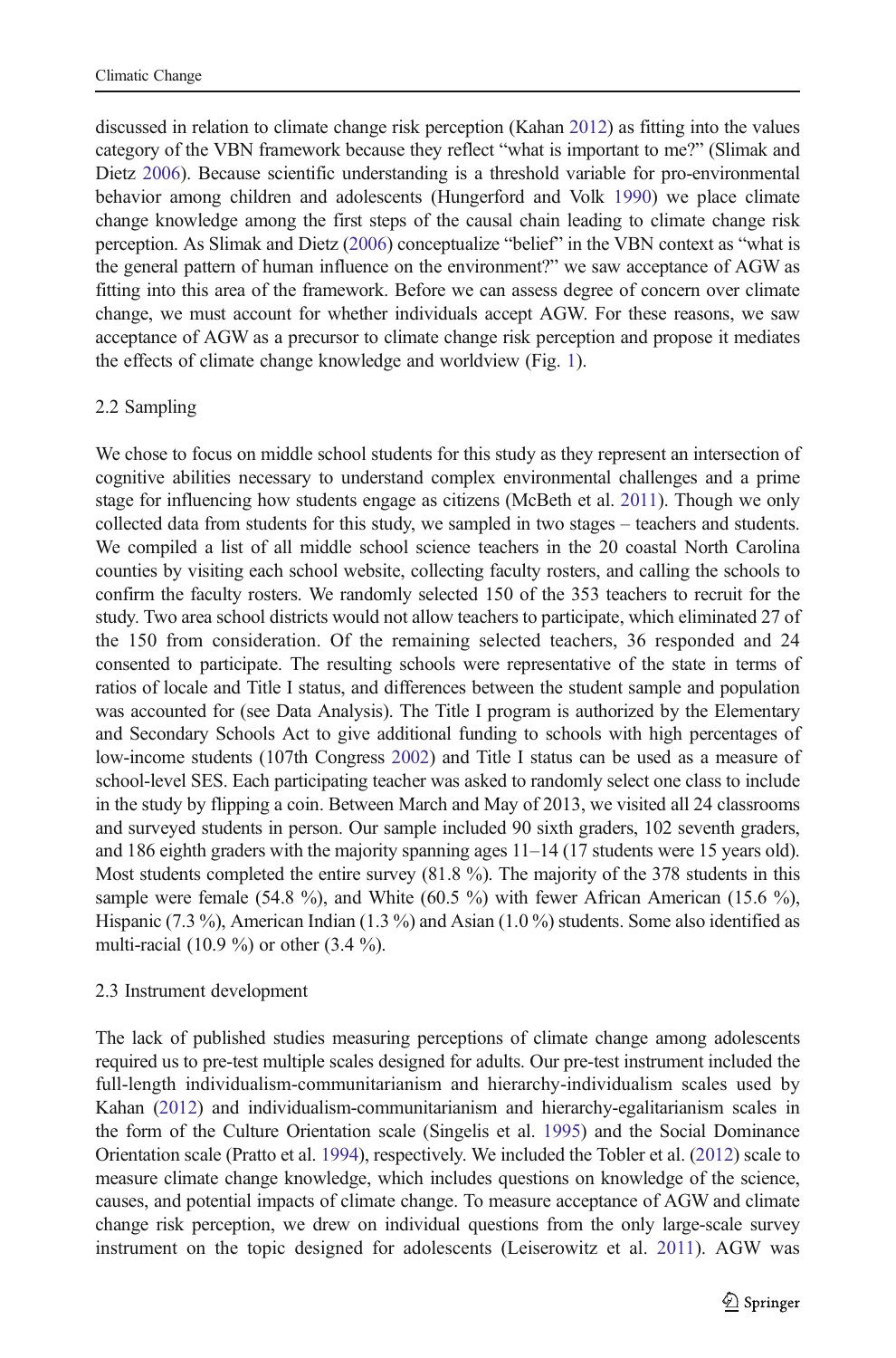measured by two questions – one asking whether students believed global warming was happening, and another asking whether they thought it was caused by humans.

The final instrument was based on several rounds of pretesting. First, we administered the draft instrument to two classes of middle school students  $(n=48)$ . We asked students to circle questions that were difficult to understand and make notes on how to make improvements. After making adjustments to the wording of several items, we administered a second draft version of the survey to an additional two classes of middle school students  $(n=44)$  and asked for written feedback. Additionally, we completed cognitive interviews (Desimone and Le Floch [2004](#page-10-0)) with nine students to gather general feedback and identify which individualism and hierarchy scales were easier to understand.

In addition to the qualitative pretesting of the scales, we tested each for normality of responses and reliability. Histograms revealed normal distributions for student responses to each scale included in the instrument draft, consistent with a range of worldviews we would expect in a randomly selected population. Cronbach's alpha measurements indicate internal reliability, or the degree to which items within the scale measure the same construct (Gliem and Gliem [2003](#page-10-0)). In general, alpha scores reaching 0.7 and above are considered acceptable, 0.8 and above considered good, and 0.9 and above are excellent (Gliem and Gliem [2003](#page-10-0)). Cronbach's alpha measurements indicated the Kahan ([2012](#page-10-0)) individualism-communitarianism scale to be more reliable than the Singelis et al. [\(1995\)](#page-11-0) Culture Orientation scale among adolescents ( $\alpha$ =0.81 and 0.75, respectively), but the Pratto et al. [\(1994\)](#page-11-0) Social Dominance Orientation scale ( $\alpha$ =0.93) was more reliable than the hierarchy-individualism scale used by Kahan [\(2012\)](#page-10-0) ( $\alpha$ =0.80). Risk perception reliability was lower than ideal ( $\alpha$ =0.59) but on par with measures reported for other studies using a risk perception scale (Betz and Weber [2002](#page-9-0)). The acceptance of AGW scale had an inter-item correlation of 0.77. The final instrument consisted of modified climate change knowledge scale from Tobler et al. [\(2012](#page-11-0)), a hierarchyegalitarianism scale modified from Kahan ([2012](#page-10-0)), an individualism scale modified from Pratto et al. ([1994](#page-11-0)), an acceptance of AGW scale, and the risk perception scale. For a final version of all scales included in the instrument, please see the online supplemental information.

### 2.4 Data analysis

Students self-reported gender and ethnicity at the end of the survey instrument. We included both of these demographic variables in analysis, and we collapsed ethnicity categories into White and non-White. We compared ethnicity and gender in our sample to values for the student population using data available through the North Carolina Department of Public Instruction, and found the sample underrepresented males (44.5 % in our sample vs. 51.0 % in coastal NC;  $t=2.37 p=0.018$ ). We weighted our sample to adjust for this difference.

We completed a path analysis with the SEM command in STATA version 12.1. Path analysis is an extension of multiple linear regressions that allows for the analysis of several regression equations simultaneously, testing the likelihood that observations fit the proposed causal model (Garson [2008\)](#page-10-0). We examined the goodness of fit for the model using the standardized root mean square residual (SRMR) measure. A perfect fitting model would have an SRMR value of 0, and a value less than 0.08 is considered acceptable (Hancock and Mueller [2006](#page-10-0)). We tested all hypotheses using SEM path estimates and p-values. To test for the interaction between climate change knowledge and worldview, we created two interaction terms – one between climate change knowledge and each of the worldview variables (hierarchy and individualism). We then included these interaction terms in the path model as predictors of acceptance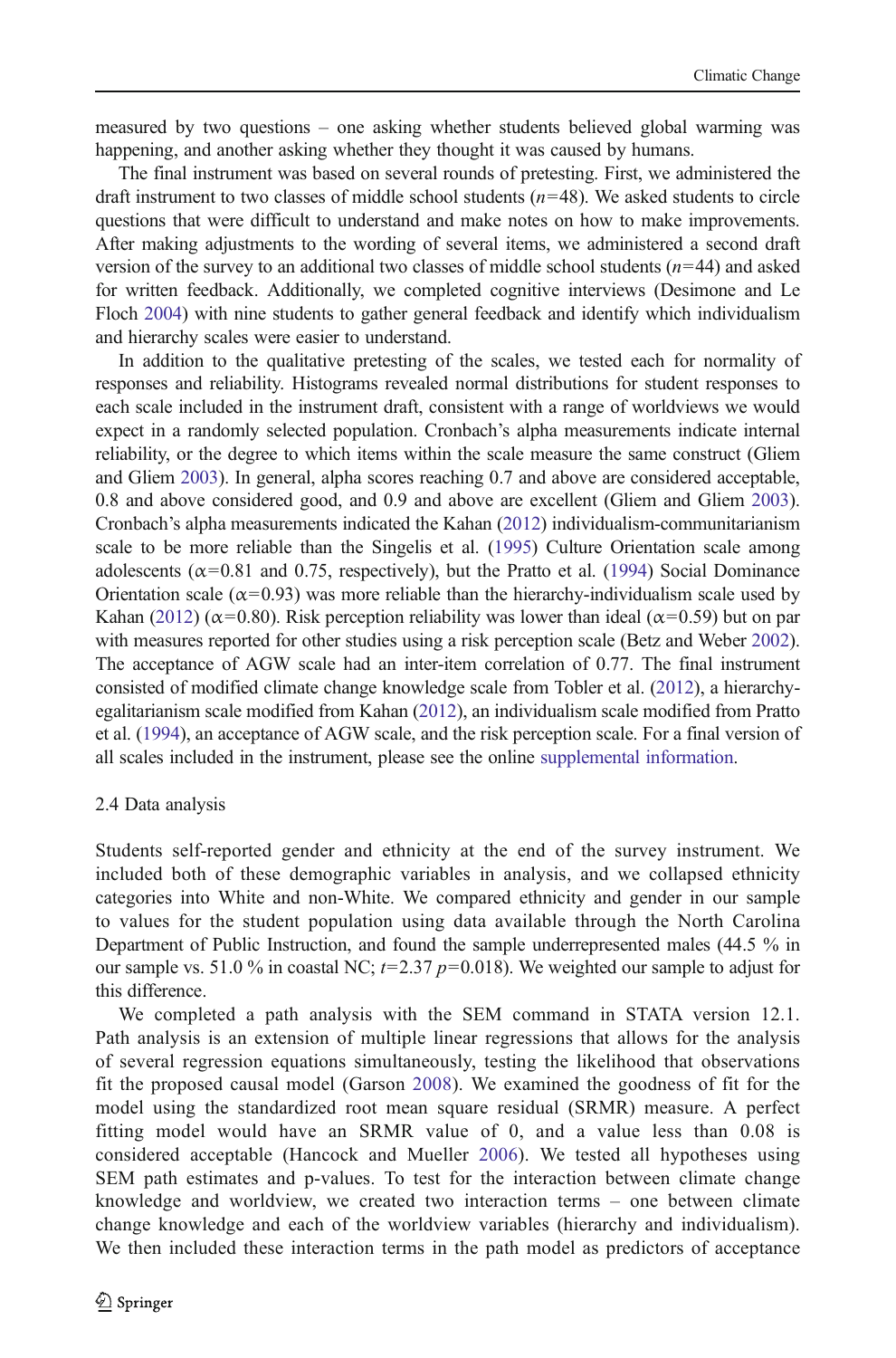of AGW. Only the interaction between climate change knowledge and individualism was significant, so it was included in the final model.

#### 2.5 Ethics statement

This study was approved by the North Carolina State University Institutional Review Board (IRB #2961, Assurance Number FW A000003429).

## 3 Results

Students in this study answered 74.7 % of the climate change knowledge questions correctly (mean=12.7 out of a possible 17, SD=2.75). Average scores on the worldview scales suggested students in the sample were slightly individualistic (mean=56.9 out of a possible 90, SD=10.3) and egalitarian (mean=53.8 out of a possible 112, SD=15.8). Chronbach's alpha scores suggested all scales in the instrument were reliable (hierarchy-egalitarianism  $\alpha$ = 0.93, individualism-communitarianism  $\alpha$  = 0.81, and risk perception  $\alpha$  = 0.61). The AGW scale had an inter-item covariance of 0.78.

Our results largely supported the theoretical model predicting climate change risk perception among adolescents (Fig. [1](#page-3-0)). Specifically, an interaction between knowledge and worldview (individualism) predicted acceptance of AGW, which in turn predicted risk perception of climate change. This relationship was limited to individualism, as there was no direct or interacting relationship between hierarchy, acceptance of AGW, and climate change risk perception. Demographic differences among students also influenced acceptance of AGW and risk perceptions associated with climate change. Non-White students were more likely to accept AGW than White students, and girls perceived climate change as higher risk than boys (Fig. [1\)](#page-3-0). All other variables held constant, non-White students scored an average of 3.7 percentage points higher than white students on the AGW scale. Girls scored 7.6 percentage points higher than boys on the risk perception scale.

Increased climate change knowledge was positively associated with acceptance of AGW, and this relationship was stronger among individualists than among communitarians (Figs. [1](#page-3-0) and [2](#page-7-0)). For a student scoring in the 50th percentile on the individualismcommunitarianism scale, acceptance of AGW (expressed as a percentage of the maximum score on the acceptance scale) climbed from 68.0 % of the maximum score on the acceptance scale at low levels of knowledge (10th percentile) to 76.9 % at a medium knowledge level (50th percentile) and 84.7 % at a high climate change knowledge level (90th percentile). For a communitarian student (scoring at the 10th percentile on the individualism-communitarianism scale), acceptance of AGW began higher and also climbed, with 78.5 % acceptance of AGW at a low climate change knowledge level, 84.6 % at a medium knowledge level, and 88.7 % at a high knowledge level. For an individualist student (90th percentile the individualism-communitarianism scale), acceptance of AGW was lower at low levels of climate change knowledge (54.8 %), but as knowledge increased, acceptance levels approached those of communitarians (68.4 % for medium knowledge and 79.3 % for high knowledge levels). Because the difference in acceptance levels was low at high levels of knowledge (Fig. [2\)](#page-7-0), we ran a post-estimation test to determine if this difference was statistically significant. We failed to reject the null hypothesis that the difference was zero  $(p=0.129)$ , meaning there was no statistical difference in acceptance levels between individualists and communitarians at high levels of climate change knowledge.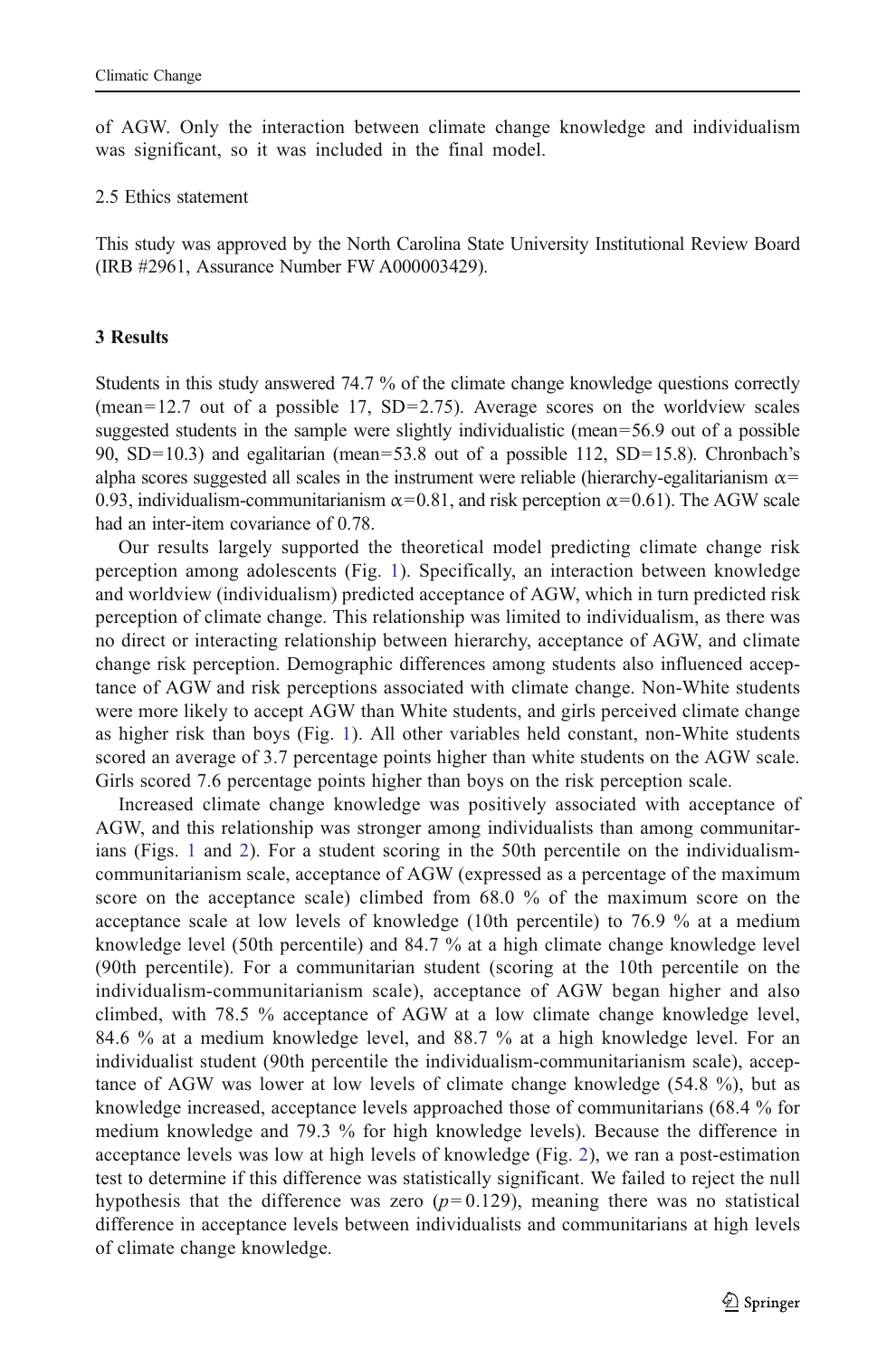<span id="page-7-0"></span>

Fig. 2 Effect of increased climate change knowledge on acceptance of anthropogenic global warming among students with differing worldviews. Both regression lines predicting acceptance of anthropogenic global warming  $(AGW)$   $(n=378)$  were generated from the regression equation implied by Fig. [1](#page-3-0) where climate change knowledge, worldview, and demographic variables predict acceptance of AGW. Predicted values and 95 % confidence intervals (represented by error bars) of acceptance of AGW have been converted to percentages of maximum scale score (max=13). Communitarians and individualists are represented by individualismcommunitarianism scale scores in the 10th and 90th percentiles, respectively. Similarly, low knowledge is represented by a 10th percentile score and high knowledge as a 90th percentile score. Error bars represent a 95 % confidence interval

## 4 Discussion

The potential for climate literacy efforts to overcome skepticism among adolescents may reflect an age-related window for influence. For adults, worldviews are well entrenched (Schultz and Zelezny [1999](#page-11-0)) and exert considerable influence over climate change risk perception (Smith and Leiserowitz [2012\)](#page-11-0). During the teenage years, however, worldviews are still forming (Vollerberg et al. [2001](#page-11-0)), and this plasticity may explain why climate change knowledge overcomes skepticism among individualist adolescents as well as why hierarchy does not seem to factor into perceptions of climate change. Further, the individualismcommunitarianism scale is heavily tied to American politics, suggesting that though adolescents may be already adopting political ideologies, these ideologies do not dictate perceptions of climate change as strongly as among adults (Hamilton [2011\)](#page-10-0). Overall, students in our study displayed low levels of climate change knowledge, similar to those reported in a national survey of teens (Leiserowitz et al. [2011\)](#page-10-0). Almost 20 % of teens in our study and 46 % of teens in the national survey (Leiserowitz et al. [2011](#page-10-0)) either thought global warming was not happening or did not know if it was happening. Together, these results highlight an opportunity to build concern for climate change by addressing low levels of climate literacy among adolescents. Climate literacy efforts designed for adolescents may represent a critical strategy to overcoming climate change related challenges, given stable or declining concern among adults that is driven in part by entrenched worldviews (Smith and Leiserowitz [2012](#page-11-0)).

Another explanation for the impact of climate change knowledge on risk perception among individualist-leaning adolescents may have more to do with the type of knowledge than the age of the learner. Previous research suggesting that scientific understanding polarizes worldviewdriven risk perceptions measured scientific literacy and numeracy instead of knowledge specific to climate change (Kahan et al. [2012](#page-10-0)). Without education specific to climate change, adults may be unable to "connect the dots" provided through general science education. There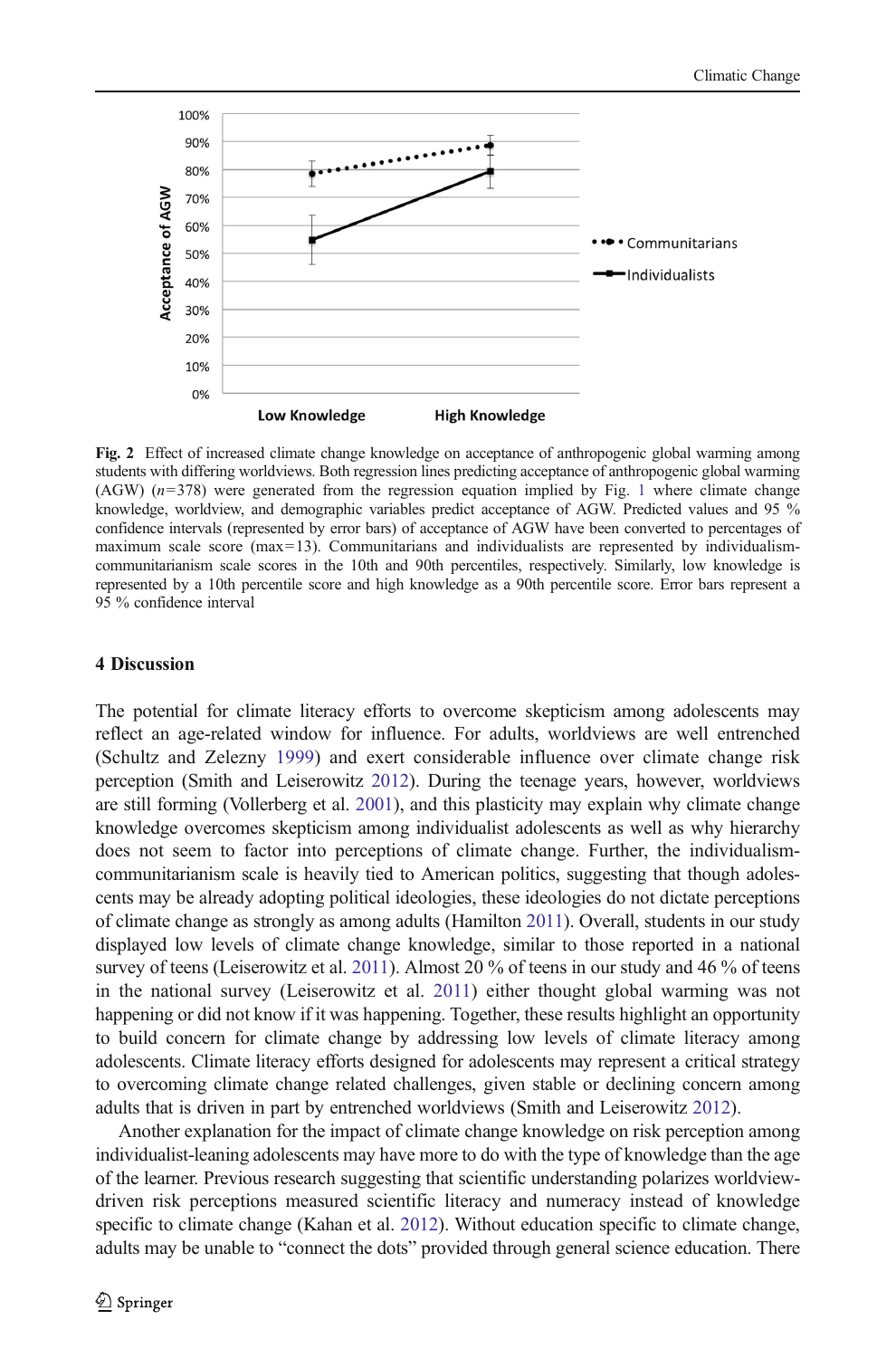is some evidence that climate change knowledge increases climate change risk perception among adults (Tobler et al. [2012\)](#page-11-0), and future research should explore whether this effect is especially pronounced among hierarchical individualists, as we found with individualist adolescents. Further, it is possible that adolescents are learning information about climate change from more reliable sources than adults. Adolescents spend a considerable amount of time in schools, perhaps increasing the likelihood that their climate knowledge is based on information reviewed by experts rather than from politically charged news and web sources that seem to be contributing heavily to skepticism among adults (Hamilton [2011](#page-10-0); UCS [2007](#page-11-0)). This possibility underlines the importance of quality professional development for teachers as well as assurance that teachers have access to climate literacy materials based on sound science. Future research should address whether findings in this study represent an agerelated tipping point for the potential influence of climate change education or point to the importance of reliable climate-specific education campaigns.

Although existing and expanded climate literacy efforts will likely be effective at raising climate change concern among adolescents, worldviews still deserve consideration in climate change education. Though increased climate change knowledge may bring students with different worldviews to similar levels of acceptance of AGW (Fig. [2](#page-7-0)), individualist students with low levels of climate change knowledge enter the conversation more skeptical. The guiding document for climate education, Climate Literacy: The Essential Principals of Climate Science, acknowledges climate change as a "significant part of public discourse" (US GCRP [2009\)](#page-11-0) but it does not address how to encourage climate change communication among different worldviews. Similarly, less than 40 % of earth science teachers surveyed nationally reported addressing the controversy over climate change in the classroom (Johnson [2012](#page-10-0)).

In addition, ethnicity and gender should be considered as climate literacy efforts are developed. Our findings extend previous research in adult populations that suggest non-Whites perceive climate change as a higher risk than whites (Smith and Leiserowitz [2012](#page-11-0)). Some have explained this difference by noting that some non-White populations are disproportionately exposed to the negative effects of climate change as minority populations are more likely to live in inner cities affected by air pollution and heat-island effects (Younger et al. [2008](#page-11-0)) or in areas more prone to sea-level rise and storm surges (Kleinosky et al. [2006](#page-10-0)), risks which are projected to be exacerbated by climate change (Michener et al. [1997](#page-10-0); Younger et al. [2008](#page-11-0)). As individuals who personally experience adverse effects of a specific threat are more likely to perceive that threat as high risk (Slovic and Weber [2002\)](#page-11-0), similar factors may partially explain why non-White adolescents in our study appear more likely to accept AGW. However, as these effects have not been previously documented among adolescents more research is needed. The higher levels of climate change risk perceptions we identified among girls reflects findings in numerous studies where women perceive climate change and a host of other environmental threats as higher risk than men (Finucane et al. [2000](#page-10-0); McCright [2010;](#page-10-0) Smith and Leiserowitz [2012](#page-11-0); Zia and Todd [2010](#page-11-0)). McCright ([2010\)](#page-10-0) suggested gender differences may stem from differing socialization experiences between men and women, which can lead to differing levels of environmental concern or trust in science. Finucane et al. ([2000\)](#page-10-0) suggest that as women and minorities often hold positions of less power than White males, cultural socializations make both these groups more likely to assign higher levels of risk in a host of contexts. It is possible that our results extend these findings associated with gender and ethnicity socialization to adolescents. Future research could address the degree to which parents, peers, and other socialization mechanisms influence gender and ethnicity differences in perceptions of climate change, particularly among adolescents.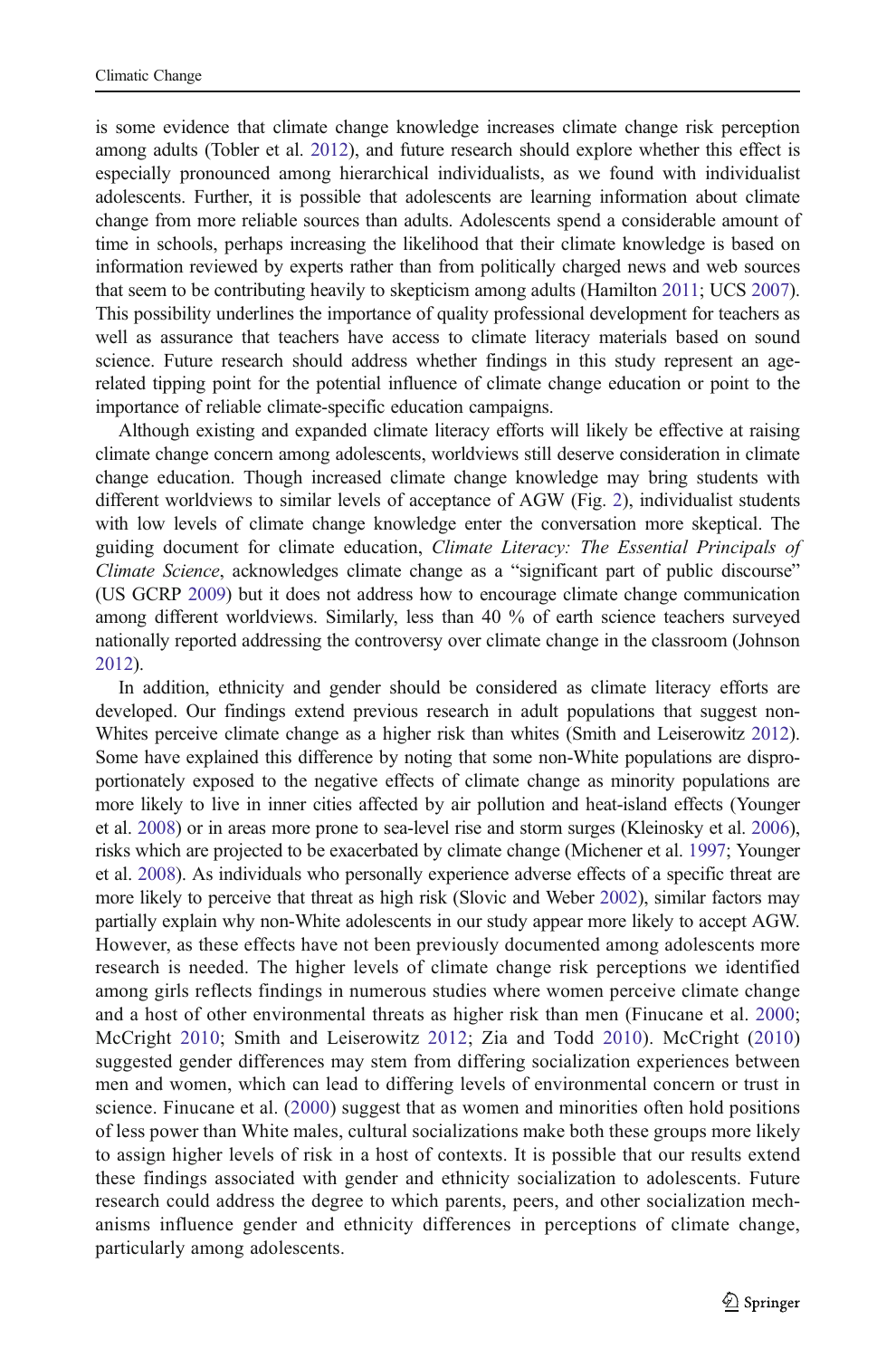<span id="page-9-0"></span>If educators want to engage all students in discussing climate change, they will need to employ strategies to reach students who are less likely to accept AGW. Among adults, reframing discussions of climate change mitigation efforts as economic improvement measures boosted the likelihood that climate change deniers would support those efforts (Bain et al. 2012). Similar framing efforts should be fruitful for adolescents given that climate change knowledge and worldviews interact to reduce divisions in acceptance of AGW and perception of risk associated with climate change. Researchers participating in a conference on K-14 climate change education suggested treating controversy as a teachable moment, using inquirybased pedagogy, inviting outside speakers, and discussing solutions to specific climate change problems as strategies for including all students in climate change discussions regardless of their level of belief or risk perception (Buhr [2011\)](#page-10-0). Another recent study suggested reframing the climate discussion away from factuality and toward analyzing mitigation strategies (Feldpausch-Parker et al. [2013\)](#page-10-0). Although these strategies may not impact risk perception directly, they may offer ways to overcome barriers to engagement in climate change solutions associated with worldviews.

Overcoming challenges associated with climate change will require a public that is informed and concerned about the issue, and our results suggest that efforts should focus on adolescents. Despite an overwhelming consensus among the scientific community that global warming is happening and caused by humans (Cook and Evans [2000\)](#page-10-0), skepticism among adults is stable or on the rise (Smith and Leiserowitz [2012](#page-11-0)), and this skepticism is driven in part by hierarchicalindividualist worldviews (Kahan [2012\)](#page-10-0). Climate literacy efforts can overcome, worldview-driven skepticism among adolescents, making them a receptive audience for building climate change concern. Future research should explore whether climate change perceptions formed in childhood persist as worldviews become more stable. As the scales we used in this study displayed high levels of reliability, they may be helpful in these efforts. Also, more insight is needed into the congruency and relative influence of climate literacy, scientific literacy and numeracy as well as the source of climate change information on climate change risk perception among all age groups. Finally, we should identify strategies to engage students regardless of their level of acceptance of AGW or risk perception, paying special attention to the specific perspectives of adolescent populations. Building concern about climate change is critical to spurring individual and collective action. Although perceptions of climate change are complex and likely influenced by several factors, building climate literacy is an essential tool for ensuring future generations are fully engaged in adapting to and mitigating the effects of climate change.

Acknowledgments We would like to thank North Carolina Sea Grant for providing the funding for this study (Project # 2012-R/12-HCE-5). Additionally, we would like to thank Renee Strnad of North Carolina State University and Laurell Malone of North Carolina Central University for project feedback and guidance and Angela Mertig of Middle Tennessee State University for guidance in scale development and evaluation.

#### **References**

107th Congress (2002) No Child Left Behind (NCLB) Act., Pub. L. No. Stat. 1425

Alhakami AS, Slovic P (1994) A psychological study of the inverse relationship between perceived risk and perceived benefit. Risk Anal 14(6):1085–1096, Retrieved from <http://www.ncbi.nlm.nih.gov>

Bain PG, Hornsey MJ, Bongiorno R, Jeffries C (2012) Promoting pro-environmental action in climate change deniers. Nat Clim Chang 2(8):600–603. doi:[10.1038/NCLIMATE1532](http://dx.doi.org/10.1038/NCLIMATE1532)

Betz NE, Weber EU (2002) A Domain-specific risk-attitude scale: measuring risk perceptions and risk behaviors, 290(August), 263–290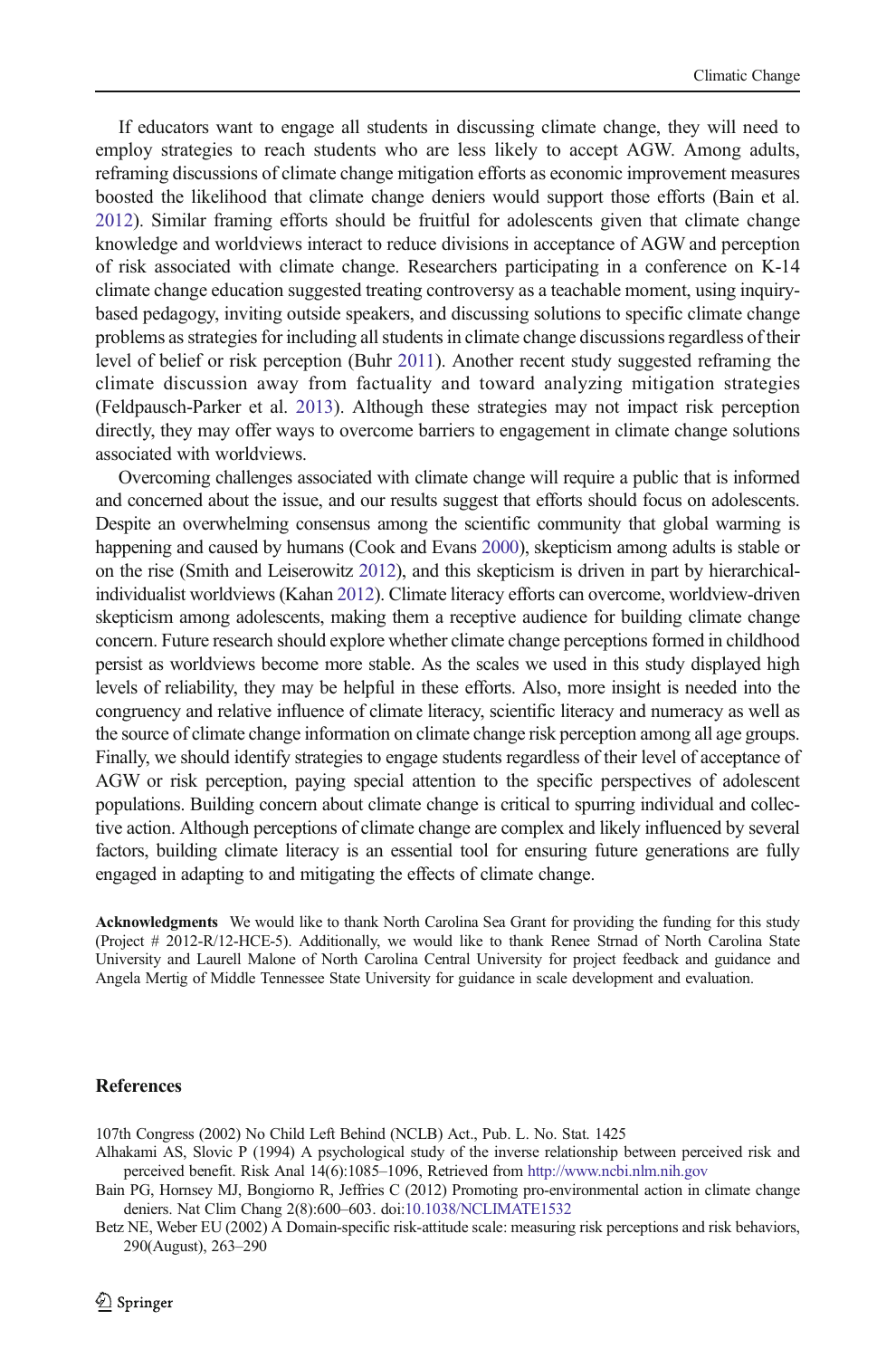- <span id="page-10-0"></span>Buhr SM (2011) Navigating climate science in the classroom. Workshop on climate change education in formal settings. Bolder, CO
- Cook MD, Evans WN (2000) Families or schools? Explaining the convergence in white and black academic performance. J Labor Econ 18(4):729–754
- Desimone LM, Le Floch KC (2004) Are we asking the right questions? using cognitive interviews to improve surveys in education research. Educ Eval Policy Anal 26(1):1–22. doi:[10.3102/01623737026001001](http://dx.doi.org/10.3102/01623737026001001)
- Dunlap RE, Van Liere KD, Mertig AG, Jones RE (2000) Measuring Endorsement of the new ecological paradigm: A Revised NEP Scale. J Soc Issues 56(3):425–442
- Egan PJ, Mullin M (2012) Turning personal experience into political attitudes: the effect of local weather on americans' perceptions about global warming. J Politics 74(03):796–809. doi[:10.1017/S0022381612000448](http://dx.doi.org/10.1017/S0022381612000448)
- Feldpausch-Parker AM, O'Byrne M, Endres D, Peterson TR (2013) The Adventures of carbon bond: using a melodramatic game to explain CCS as a mitigation strategy for climate change. Sci Technol 3(1):21–29
- Finucane ML, Slovic P, Mertz CK, Flynn J, Satterfield TA (2000) Gender, race, and perceived risk: the "white male" effect. Health Risk Soc 2(2):159–172. doi:[10.1080/713670162](http://dx.doi.org/10.1080/713670162)
- Fleischer A (2013) From theory to practice: how Mass Audubon is incorporating strategic framing about climate change. J Museum Educ 38(3):273–278
- Garson D (2008) Path Analysis, 1–21
- Gliem JA, Gliem RR (2003) Calculating, interpreting, and reporting cronbach's alpha reliability coefficient for likert-type scales. In Midwest Research to Practice Conference in Adult, Continuing, and Community Education (pp. 82–88)
- Hamilton LC (2011) Education, politics and opinions about climate change evidence for interaction effects. Clim Chang 104(2):231–242. doi[:10.1007/s10584-010-9957-8](http://dx.doi.org/10.1007/s10584-010-9957-8)
- Hancock GR, Mueller RO (2006) Structural equation modeling: a second course. (G. R. Hancock & R. O. Mueller, Eds.). Information Age Publishing
- Hollweg KS, Taylor J, Bybee RW, Marcinkowski TJ, McBeth WC, Zoido P (2011) Developing a framework for assessing environmental literacy. Environmental education. NAAEE, Washington, DC, Retrieved from [http://www.naaee.net](http://www.naaee.net/)
- Hungerford HR, Volk T (1990) Changing learner behavior through environmental education. J Environ Educ 21(3):8–21
- Jacques PJ, Dunlap RE, Freeman M (2008) The organisation of denial: conservative think tanks and environmental scepticism. Environ Politics 17(3):349–385. doi[:10.1080/09644010802055576](http://dx.doi.org/10.1080/09644010802055576)
- Johnson R (2012) Climate change education in K-12: Teacher preparation, understanding, needs and concerns. Retrieved from [http://sites.nationalacademies.org/DBASSE/BOSE/DBASSE\\_080125#.UfghzWSgn8E](http://sites.nationalacademies.org/DBASSE/BOSE/DBASSE_080125%20.UfghzWSgn8E)
- Kahan DM (2012) Cultural cognition as a conception of the cultural theory of risk. In S. Roeser, R. Hillerbrand, P. Sandin, & M. Peterson (Eds.), Handbook of Risk Theory: Epistemology, Decision Theory, Ethics, and Social Implications of Risk. Springer
- Kahan DM, Peters E, Wittlin M, Slovic P, Ouellette LL, Braman D, Mandel G (2012) The polarizing impact of science literacy and numeracy on perceived climate change risks. Nat Clim Chang 2(6):1–4, Retrieved from http://www.nature.com/doifinder[/10.1038/nclimate1547](http://dx.doi.org/10.1038/nclimate1547)
- Kleinosky LR, Yarnal B, Fisher A (2006) Vulnerability of Hampton Roads, Virginia to Storm-Surge Flooding and Sea-Level Rise. Nat Hazards 40(1):43–70. doi[:10.1007/s11069-006-0004-z](http://dx.doi.org/10.1007/s11069-006-0004-z)
- Leiserowitz A (2012) Weather, Climate, and (Especially) Society. Weather Climate Soc 4(2):87–89. doi:[10.1175/](http://dx.doi.org/10.1175/WCAS-D-12-00025.1) [WCAS-D-12-00025.1](http://dx.doi.org/10.1175/WCAS-D-12-00025.1)
- Leiserowitz A, Smith N, Marlon J (2011) American teens' knowledge of climate change. New Haven, CT. Retrieved from <http://environment.yale.edu/uploads/american-teens-knowledge-of-climate-change.pdf>
- Luntz F (2003) The environment: a cleaner, safer, healthier America. Straight Talk. Luntz Research Companies Mayer F, Adair S, Pfaff A (2013) Americans Think the Climate Is Changing and Support Some Actions., Retrieved from <http://www.nicholas.duke.edu/instituteold/climate/policydesign/americans-think-climate-is-changing>
- McBeth B, Hungerford H, Marcinkowski T, Volk T, Cifranick K (2011) National environmental literacy assessment, phase two: measuring the effectiveness of North American environmental education programs with respect to the parameters of environmental literacy. Final report. Retrieved from [http://www.naaee.net/](http://www.naaee.net/sites/default/files/programs/research/NELA_Phase_II_Report.pdf) [sites/default/files/programs/research/NELA\\_Phase\\_II\\_Report.pdf](http://www.naaee.net/sites/default/files/programs/research/NELA_Phase_II_Report.pdf)
- McCright AM (2010) The effects of gender on climate change knowledge and concern in the American public. Popul Environ 32(1):66–87. doi[:10.1007/s11111-010-0113-1](http://dx.doi.org/10.1007/s11111-010-0113-1)
- Mccright AM, Dunlap RE (2003) Defeating Kyoto: the conservative movement's impact on u.s. climate change policy. Soc Probl 50(3):348–373
- McCright AM, Dunlap RE (2011) The politicization of climate change and polarization in the American Public's views of global warming, 2001–2010. Sociol Q 52(2):155–194. doi:[10.1111/j.1533-8525.2011.01198.x](http://dx.doi.org/10.1111/j.1533-8525.2011.01198.x)
- Michener WK, Blood ER, Bildstein KL, Brinson MM, Gradner LR (1997) Climate change, hurricanes and tropical storms, and rising sea level in coastal wetlands. Ecol Appl 7(3):770–801